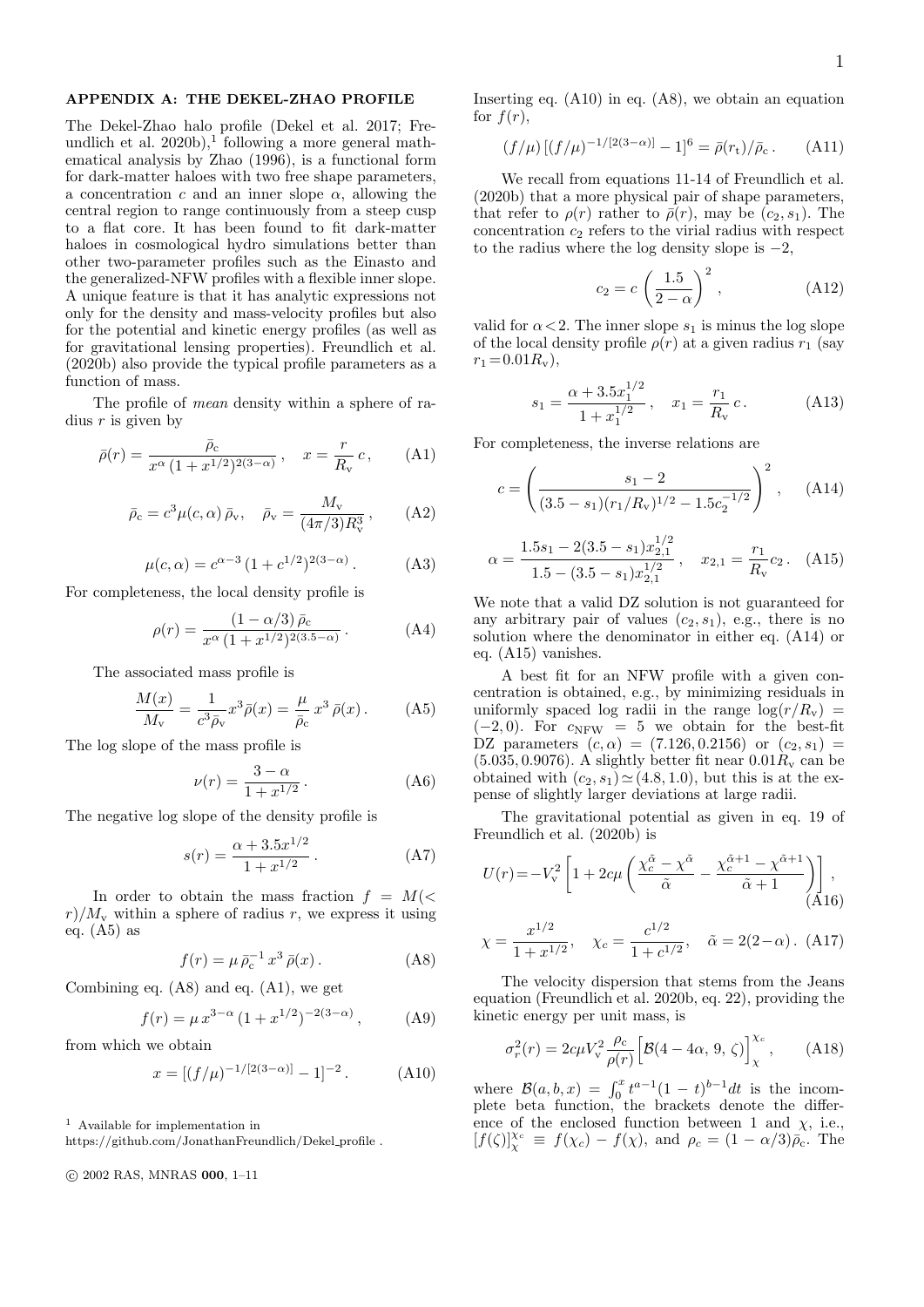definition of the incomplete beta function has been extended to negative parameters since the bracketed term is well-defined. Equations B1 and B3 of Freundlich et al. (2020b) are the equivalent expressions in terms of finite series.

Adding an additional point mass  $M<sub>b</sub>$  at the halo center adds the velocity dispersion term (Freundlich et al. 2020b, eq. C15)

$$
\sigma_{M_{\rm b}}^2(r) = 2c \frac{GM_{\rm b}}{R_{\rm v}} \frac{\rho_c}{\rho(r)} \Big[ \mathcal{B}(-2 - 2\alpha, 9, \zeta) \Big]_x^1. \quad \text{(A19)}
$$

For comparison, the NFW density profile, with an inner cusp of negative log density slope  $\alpha = 1$  and a free NFW concentration parameter  $c_h$ , is

$$
\rho(r) = \frac{\rho_0}{x(1+x)^2}, \quad x = \frac{r}{R_v}c_h.
$$
 (A20)

The mass profile is

$$
\frac{M(r)}{M_{\rm v}} = \frac{A(x)}{A(c_{\rm h})}, \quad \frac{\bar{\rho}(r)}{\bar{\rho}_{\rm v}} = \frac{A(x)}{A(c_{\rm h})} \frac{c_{\rm h}^3}{x^3}, \quad (A21)
$$

where

$$
A(x) = \ln(1+x) - \frac{x}{1+x}.
$$
 (A22)

The profile of the log slope of the mass profile is

$$
\nu(r) = \frac{x^2}{(1+x)^2 A(x)}.
$$
 (A23)

### APPENDIX B: THE VELA SIMULATIONS

The VELA suite consists of hydro-cosmological simulations zooming-in on 34 moderately massive galaxies, presented in more detail in Ceverino et al. (2014) and Zolotov et al. (2015). This suite has been used to study central issues in the evolution of galaxies at high redshifts, including, e.g., compaction to blue nuggets and the trigger of quenching (Zolotov et al. 2015; Tacchella et al. 2016b,a), evolution of global shape (Ceverino, Primack & Dekel 2015; Tomassetti et al. 2016), violent disc instability (Mandelker et al. 2014, 2017; Inoue et al. 2016), the SFR-density relation by supernova feedback (Dekel et al. 2019), post-compaction formation of discs and rings (Dekel et al. 2020a,b), OVI in the CGM (Roca-Fàbrega et al. 2018; Strawn et al. 2020), and angular momentum and galaxy size (Jiang et al. 2019). Additional analysis of the same suite of simulations are discussed in Moody et al. (2014); Snyder et al. (2015). This appendix provides an overview of the relevant features of these simulations.

The VELA simulations make use of the Adaptive Refinement Tree (ART) code (Kravtsov, Klypin & Khokhlov 1997; Kravtsov 2003; Ceverino & Klypin 2009), which follows the evolution of a gravitating Nbody system and the Eulerian gas dynamics using an adaptive mesh refinement. The maximum spatial resolution is 17 − 35 pc at all times. The code incorporates subgrid recipes for physical process that are relevant for galaxy formation, such as gas cooling by atomic hydrogen and helium, metal and molecular hydrogen

cooling, photoionization heating by the UV background with partial self-shielding, star formation, stellar mass loss, metal enrichment of the ISM and stellar feedback. Supernovae and stellar winds are implemented by local injection of thermal energy as described in Ceverino & Klypin (2009); Ceverino, Dekel & Bournaud (2010) and Ceverino et al. (2012). Radiation-pressure stellar feedback is implemented at a moderate level, following Dekel et al. (2013), as described in Ceverino et al.  $(2014).$ 

Cooling and heating rates are based on the CLOUDY code (Ferland et al. 1998). A uniform UV background based on the redshift-dependent Haardt & Madau (1996) model is assumed, except at gas densities higher than 0.1 cm−<sup>3</sup> , where partial self-shielding allows dense gas to cool down to  $\sim$  300K. The assumed equation of state is that of an ideal mono-atomic gas. Artificial fragmentation on the cell size is prevented by introducing a pressure floor, which ensures that the Jeans scale is resolved by at least 7 cells (see Ceverino, Dekel & Bournaud 2010). Star particles form in timesteps of  $5\,\mathrm{Myr}$  in cells where the gas density exceeds 1 cm<sup>-3</sup> and the temperatures is below  $10^4$ K. The code implements a stochastic star formation where a star particle with a mass of 42% of the gas mass forms with a probability  $P = (\rho_{\rm g}/10^3 \,\rm cm^{-3})^{1/2}$  but not higher than 0.2.

Thermal feedback that mimics the energy release from stellar winds and supernova explosions is incorporated as a constant heating rate over the 40 Myr following star formation. A velocity kick of  $\sim 10 \,\mathrm{km \, s}^{-1}$ is applied to 30  $\%$  of the newly formed stellar particles – this enables SN explosions in lower density regions where the cooling may not overcome the heating without implementing an artificial shutdown of cooling (Ceverino & Klypin 2009). The code also incorporates the later effects of Type Ia supernova and stellar mass loss, and it follows the metal enrichment of the ISM. Radiation pressure is incorporated through the addition of a non-thermal pressure term to the total gas pressure in regions where ionizing photons from massive stars are produced and may be trapped. This ionizing radiation injects momentum in the cells neighbouring massive star particles younger than 5 Myr, and whose column density exceeds  $10^{21}$  cm<sup>-2</sup>, isotropically pressurizing the star-forming regions (see more details in Agertz et al. 2013; Ceverino et al. 2014).

The initial conditions for the simulations are based on DM haloes that were drawn from dissipationless Nbody simulations at lower resolution in cosmological boxes of 15 − 60 Mpc. The ΛCDM cosmological model was assumed with the WMAP5 values of the cosmological parameters,  $\Omega_{\rm m} = 0.27, \Omega_{\Lambda} = 0.73, \Omega_{\rm b} = 0.045,$  $h = 0.7$  and  $\sigma_8 = 0.82$  (Komatsu et al. 2009). Each halo was selected to have a given virial mass at  $z = 1$ and no ongoing major merger at  $z = 1$ . This latter criterion eliminated less than 10 % of the haloes, those that tend to be in a dense, proto-cluster environment at  $z \sim 1$ . The virial masses at  $z=1$  were chosen to be in the range  $M_{\rm v} = 2 \times 10^{11} - 2 \times 10^{12} M_{\odot}$ , about a median of  $4.6 \times 10^{11}$   $M_{\odot}$ . If left in isolation, the median mass at  $z = 0$  was intended to be  $\sim 10^{12} M_{\odot}$ .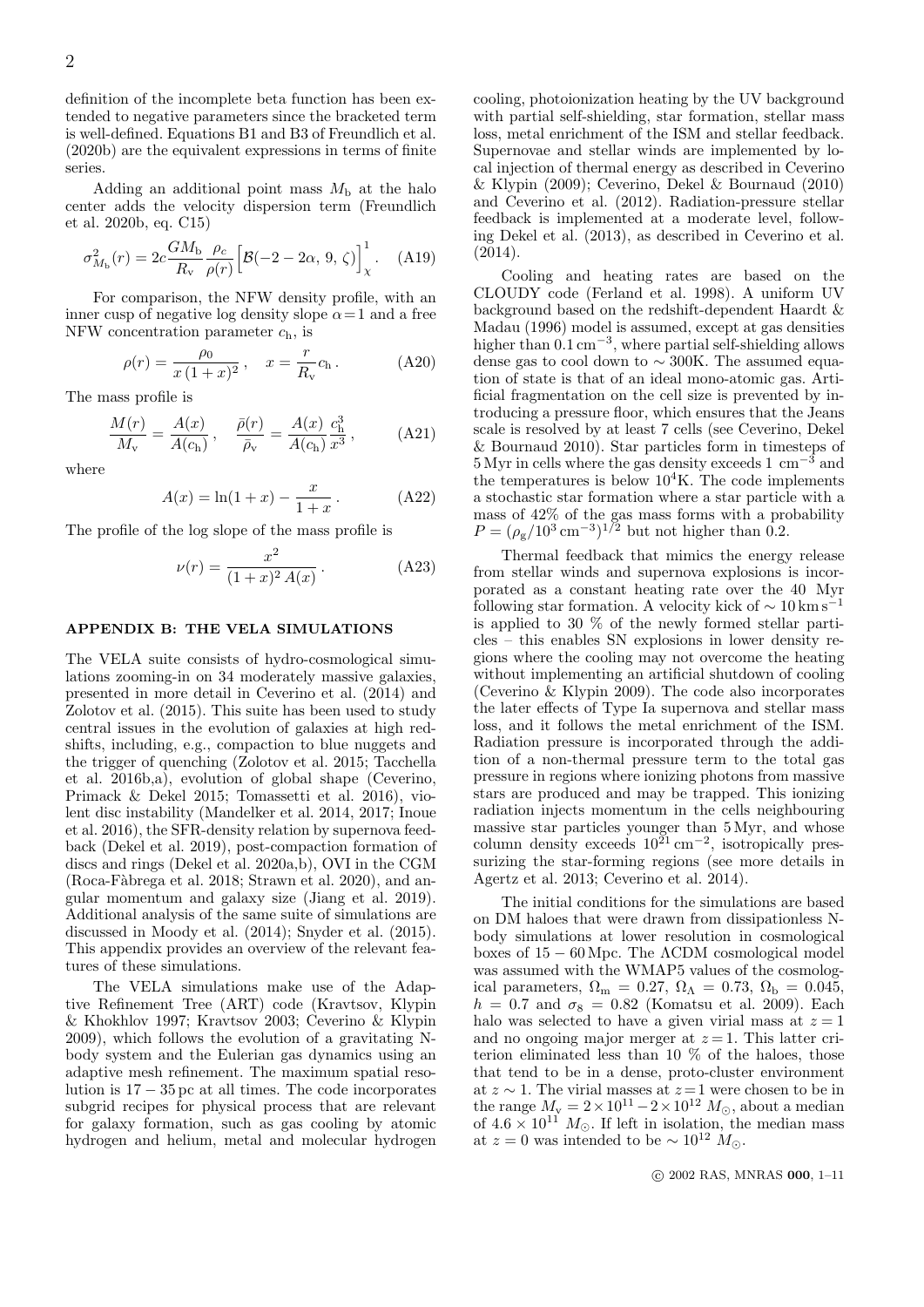The VELA cosmological simulations are state-ofthe-art in terms of high-resolution adaptive mesh refinement hydrodynamics and the treatment of key physical processes at the subgrid level. In particular, they trace the cosmological streams that feed galaxies at high redshift, including mergers and smooth flows, and they resolve the violent disc instability that governs high-z disc evolution and bulge formation (Ceverino, Dekel & Bournaud 2010; Ceverino et al. 2012, 2015; Mandelker et al. 2014). To mention a few limitations, like in other simulations, the treatments of star formation and feedback processes are rather simplified. The code may assume a realistic SFR efficiency per free fall time on the grid scale but it does not follow in detail the formation of molecules and the effect of metallicity on SFR. The feedback is treated in a crude way, where the resolution does not allow the capture of the Sedov-Taylor phase of supernova bubbles. The radiative stellar feedback assumed no infrared trapping, in the spirit of low trapping advocated by Dekel & Krumholz (2013) based on Krumholz & Thompson (2013), which makes the radiative feedback weaker than in other simulations that assume more significant trapping (Murray, Quataert & Thompson 2010; Hopkins, Quataert & Murray 2012). AGN feedback, and feedback associated with cosmic rays and magnetic fields, are not yet implemented. Nevertheless, as shown in Ceverino et al. (2014), the starformation rates, gas fractions, and stellar-to-halo mass ratio are all in the ballpark of the estimates deduced from observations.

The virial and stellar properties of the galaxies are listed for example in Table 1 of Dekel et al. (2020b). The virial mass  $M_{\rm v}$  is the total mass within a sphere of radius  $R_v$  that encompasses an overdensity of  $\Delta(z)$  =  $[18\pi^2 - 82\Omega_\Lambda(z) - 39\Omega_\Lambda(z)^2]/\Omega_\text{m}(z)$ , where  $\Omega_\Lambda(z)$  and  $\Omega_{\rm m}(z)$  are the cosmological parameters at z (Bryan & Norman 1998; Dekel & Birnboim 2006). The stellar mass  $M<sub>s</sub>$  is the instantaneous mass in stars within a radius of  $0.2R_v$ , accounting for past stellar mass loss. We start the analysis at the cosmological time corresponding to expansion factor  $a = 0.125$  (redshift  $z = 7$ ), and most galaxies reach  $a = 0.50$  ( $z = 1$ ). Each galaxy is analyzed at output times separated by a constant interval in a,  $\Delta a = 0.01$ , corresponding at  $z = 2$  to ~ 100 Myr (roughly half an orbital time at the disc edge). The sample consists of totally ∼ 1000 snapshots in the redshift range  $z = 7 - 0.8$  from 35 galaxies that at  $z = 2$  span the stellar mass range  $(0.2 - 6.4) \times 10^{11} M_{\odot}$ . The halfmass sizes  $R_e$  range  $R_e \simeq 0.4 - 3.2$  kpc at  $z = 2$ . The determination of the centre of the galaxy is outlined in detail in appendix B of Mandelker et al. (2014). Briefly, starting form the most bound star, the centre is refined iteratively by calculating the centre of mass of stellar particles in spheres of decreasing radii down to 130 pc or when the number of stellar particles in the sphere drops below 20.

We identify the major event of wet compaction to a blue nugget for each galaxy. This is the one that leads to a significant central gas depletion and SFR quenching, and marks the transition from dark-matter to baryon dominance within  $R_e$ . Following Zolotov et al. (2015)

and Tacchella et al. (2016a), the most physical way to identify the compaction and blue nugget is by the steep rise of gas density (and SFR) within the inner 1 kpc to the highest peak, as long as it is followed by a significant, long-term decline in central gas mass density (and SFR). The onset of compaction can be identified as the start of the steep rise of central gas density prior to the blue-nugget peak. An alternative identification is using the shoulder of the stellar mass density within 1 kpc where its rise due to the starburst associated with the compaction turns into a plateau of maximum long-term compactness slightly after the blue-nugget peak of gas density. This is a more practical way to identify blue nuggets in observations (e.g. Barro et al. 2017).

# APPENDIX C: SATGEN - A SEMI-ANALYTIC SATELLITE GENERATOR

The semi-analytic model for satellite galaxies SatGen is presented in Jiang et al.  $(2020).<sup>2</sup>$  It can generate statistical samples of satellite populations for a host halo of desired mass, redshift, and cosmological parameters. The model combines DM halo merger trees, empirical relations for the galaxy-halo connection, and simple analytical prescriptions for tidal effects, dynamical friction, and ram pressure stripping (if the satellites contains gas). SatGen emulates cosmological zoom-in simulations in certain aspects. Satellites can reside in subhaloes of desired density profiles, with cores or cusps, depending on the subhalo response to baryonic physics that are formulated from hydro-simulations or physical modeling. The host potential can be composed of a DM halo and baryonic components, such as a disc and a bulge, each described by a density profile that allows analytic integration of the satellite orbits. The subhalo profile and the stellar mass and structure of a satellite evolves due to tidal heating and tidal mass loss, which depend on its initial structure. SatGen complements simulations by propagating the effect of halo response found in simulated central galaxies to satellites (which are typically not properly resolved in simulations). It outperforms simulations by capturing the halo-to-halo variance of satellite statistics and overcoming artificial disruption due to insufficient resolution (van den Bosch & Ogiya 2018; Green, van den Bosch & Jiang 2021). Certain features of SatGen that are relevant for our current study are elaborated on below.

SatGen generates halo merger trees using the algorithm of Parkinson, Cole & Helly (2008) as re-calibrated by Benson (2017). Merger trees are constructed using the time-stepping advocated in Appendix A of Parkinson, Cole & Helly (2008), which corresponds to  $\Delta z \simeq$ 0.001, but for book keeping the temporal resolution is down-sampled to timesteps of  $\Delta t = 0.1 t_{\text{dyn}}(z)$ , where  $t_{\rm dyn} = \sqrt{3\pi/[16G\,\Delta\,\rho_{\rm crit}(z)]}$  is the instantaneous virial time of DM haloes. In the EdS regime, approximately

<sup>2</sup> Available for implementation in

https://github.com/shergreen/SatGen .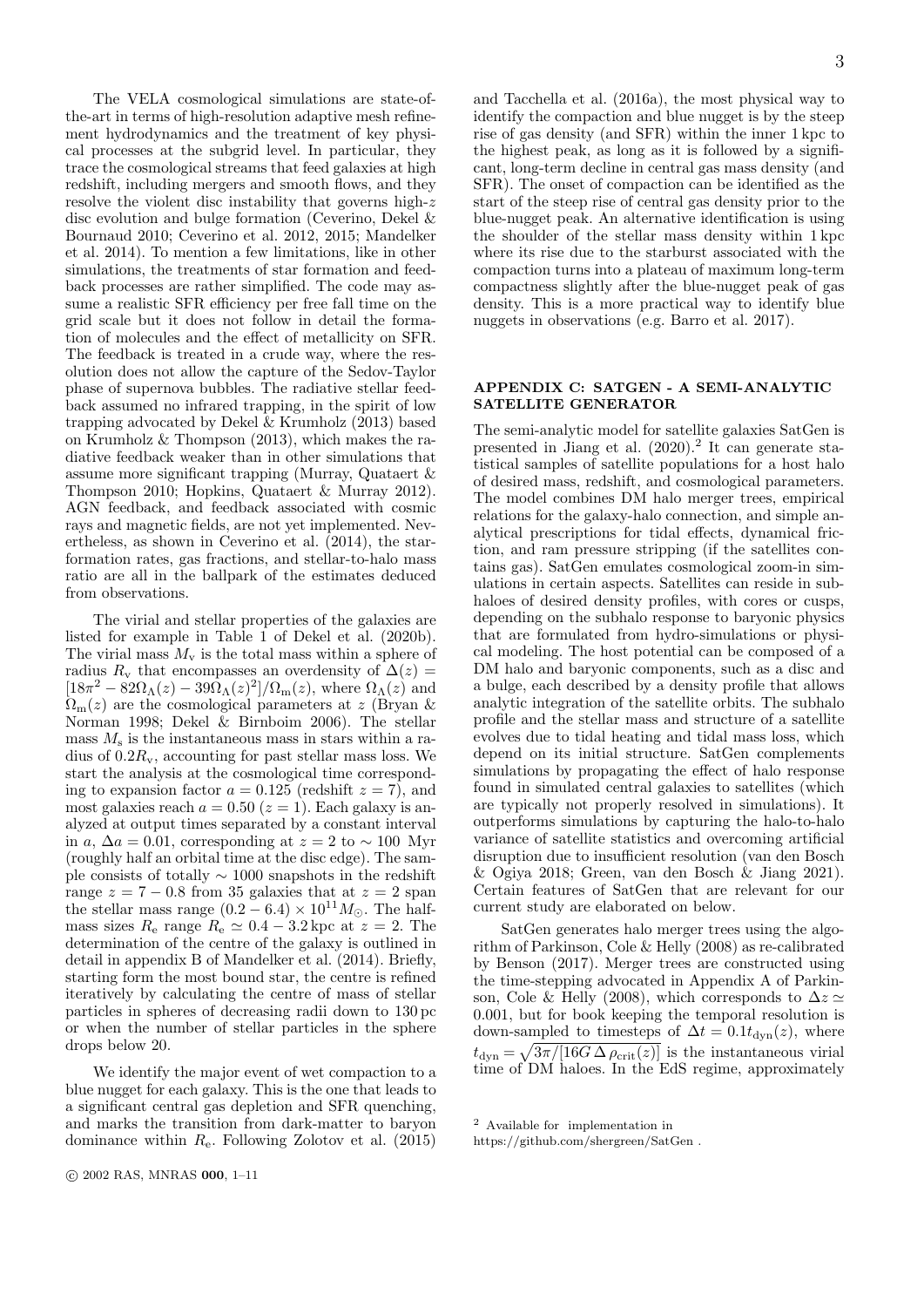valid at  $z > 1$ ,  $\Delta \simeq 200$  and the mean universal density approaches the critical cosmological density.

The structure of the host potential is determined in the following way. First, the virial mass of the system  $M_{\rm v}(t)$  is given by following the main progenitor along the main branch of the merger tree. The stellar mass  $M_s(t)$  is assigned according to the abundance matching relations of Rodríguez-Puebla et al. (2017). Second, we determine the DZ profile of the halo, including the effect of baryonic, as follows. The concentration parameter in a DM-only scenario,  $c_{2,\text{DMO}}(M_{\text{v}}, t)$ , is obtained from the empirical relation of Zhao et al. (2009). We then consider the halo response to baryons following Freundlich et al. (2020a), which provides empirically the ratio of the baryon-affected concentration and the DM-only concentration,  $c_2/c_{2,\text{DMO}}$ , as a function of the stellar-to-halo-mass ratio  $M_s/M_v$ , and the inner logarithmic slope of the system  $s_1 = d \ln \rho / d \ln r$ at  $r = 0.01R_v$ . Finally, we compute the DZ-profile parameters  $(c, \alpha)$  using  $c_2$  and  $s_1$ . This procedure applies to both the host halo and the progenitors of satellites prior to infall.

The orbits of incoming satellites are initialized as follows. We consider the infall locations to be isotropically distributed on the virial sphere of the host halo, for which we randomly draw an azimuthal angle  $\phi$ ) from  $[0, 2\pi]$  and a cosine polar angle  $(\cos \theta)$  from  $[0, 1]$ . We assume that the orbital energy is the same as that of a circular orbit of of velocity  $V_{\rm v}(t)$  at radius  $R_{\rm v}(t)$ , and randomly assign a circularity  $\epsilon$  from a distribution,  $dP/d\epsilon = \pi \sin(\pi \epsilon)/2$ , which approximates the  $\epsilon$  distribution of infalling satellites measured in cosmological simulations (Wetzel 2011; van den Bosch 2017).

We follow the orbits by treating satellites as point masses. At each timestep, SatGen solves the equations of motion

$$
\ddot{\mathbf{r}} = -\nabla \Phi + a_{\text{DF}} ,\qquad \qquad (\text{C1})
$$

where  $r$  is the position vector,  $\Phi$  is the gravitational potential, and  $a_{\text{DF}}$  is the acceleration due to dynamical friction, modeled using the Chandrasekhar (1943) formula as given in eq. 12 and eq. 13

We model the tidal mass loss using

$$
\dot{m} = -A \frac{m(>\ell_{\rm t})}{t_{\rm dyn}(r)},\tag{C2}
$$

where we have introduced a fudge parameter A as the stripping efficiency to encapsulate uncertainties in the definition of the tidal radius. That is, the timescale on which stripping occurs is the local dynamical time  $t_{\text{dyn}}(r) = \sqrt{3\pi/16G\bar{\rho}(r)}$  divided by A, with  $\bar{\rho}(r)$  the average density of the host system within radius  $r$ . We use  $A = 0.55$  following the calibration by Green, van den Bosch & Jiang (2021) from simulations. The mass loss over a timestep  $\Delta t$  is then given by  $\Delta m = \dot{m} \Delta t$ .

To keep track of DF heating, we register the work done by DF on a satellite at each step, or equivalently the orbital energy change at each step,

$$
\Delta W(t + \Delta t) = E(t) - E(t + \Delta t), \quad (C3)
$$

Note that the orbital energy E at time  $t + \Delta t$  includes the contribution from the stripped mass  $\Delta m$ , which is assumed to be on the same orbit of the satellite that it used to belong to.

The structural evolution of satellites in response to tidal mass loss, heating, and re-virialization, is modeled using the empirical tidal tracks from simulations (Penarrubia et al. 2010). Note that the tidal track is conditioned on the initial structure of the satellites, which is important for capturing the difference in DF heating due to a compact satellite versus a diffuse one. In the current study we do not explicitly include baryons within the satellites.

Jiang et al. (2020) used the model to study satellites of Milky-Way sized hosts, making it emulate simulations of bursty or smooth star formation and experimenting with a disc potential in the host halo. They found that the model reproduces the observed satellite statistics in the Milky Way and M31 reasonably well. Different physical recipes make a difference in satellite abundance and spatial distribution at the 25% level, not large enough to be distinguished by current observations given the halo-to-halo variance. The MW/M31 disc depletes satellites by ∼20% and has only a subtle effect of diversifying the internal structure of satellites, which may be important for alleviating certain smallscale problems. We do not explicitly include in the current study a central baryonic component.

### APPENDIX D: N-BODY SIMULATIONS OF CUSP HEATING AND ITS RELAXATION

To test the impact of cusp heating by satellites and the following relaxation, we run idealized N-body simulations, each with a host halo and a single merging satellite. At the beginning of the simulation, the two haloes are set in equilibrium, spherically symmetric and with an isotropic velocity dispersion. In this case, the phasespace density of the particles is determined by the particle specific energy  $E$  and its radial distance from the halo center  $r$ . The halo density profile can be written as

$$
\rho(r) = m_{\rm p} \int f(E) d^3 \mathbf{v} = 4\pi \sqrt{2} m_{\rm p} \int_0^{\Psi} \sqrt{\Psi - \mathcal{E}} f(\mathcal{E}) d\mathcal{E},\tag{D1}
$$

where  $\Psi = \Phi_0 - \Phi$ , with  $\Phi$  the gravitational potential and  $\Phi_0$  its value at the boundary of the system, which we set at  $4R_v$ . The energy per unit mass is  $\mathcal{E} = \Psi - (1/2)v^2$ . Given the density profile, the gravitational potential can be derived from the Poisson equation. For a realistic stationary halo,  $\Psi$  is a monotonically decreasing function of r, so  $\rho$  can be written as a function of  $\Psi$ . Taking the derivative of both sides of eq. (D1) with respect to  $\Psi$ , one gets

$$
\frac{d\rho}{d\Psi} = \sqrt{8}\pi m_{\rm p} \int_0^{\Psi} \frac{f(\mathcal{E})}{\sqrt{\Psi - \mathcal{E}}} d\mathcal{E},\tag{D2}
$$

where  $m_p$  is the particle mass. The above equation can be solved to give the Eddington's inversion formula (Ed-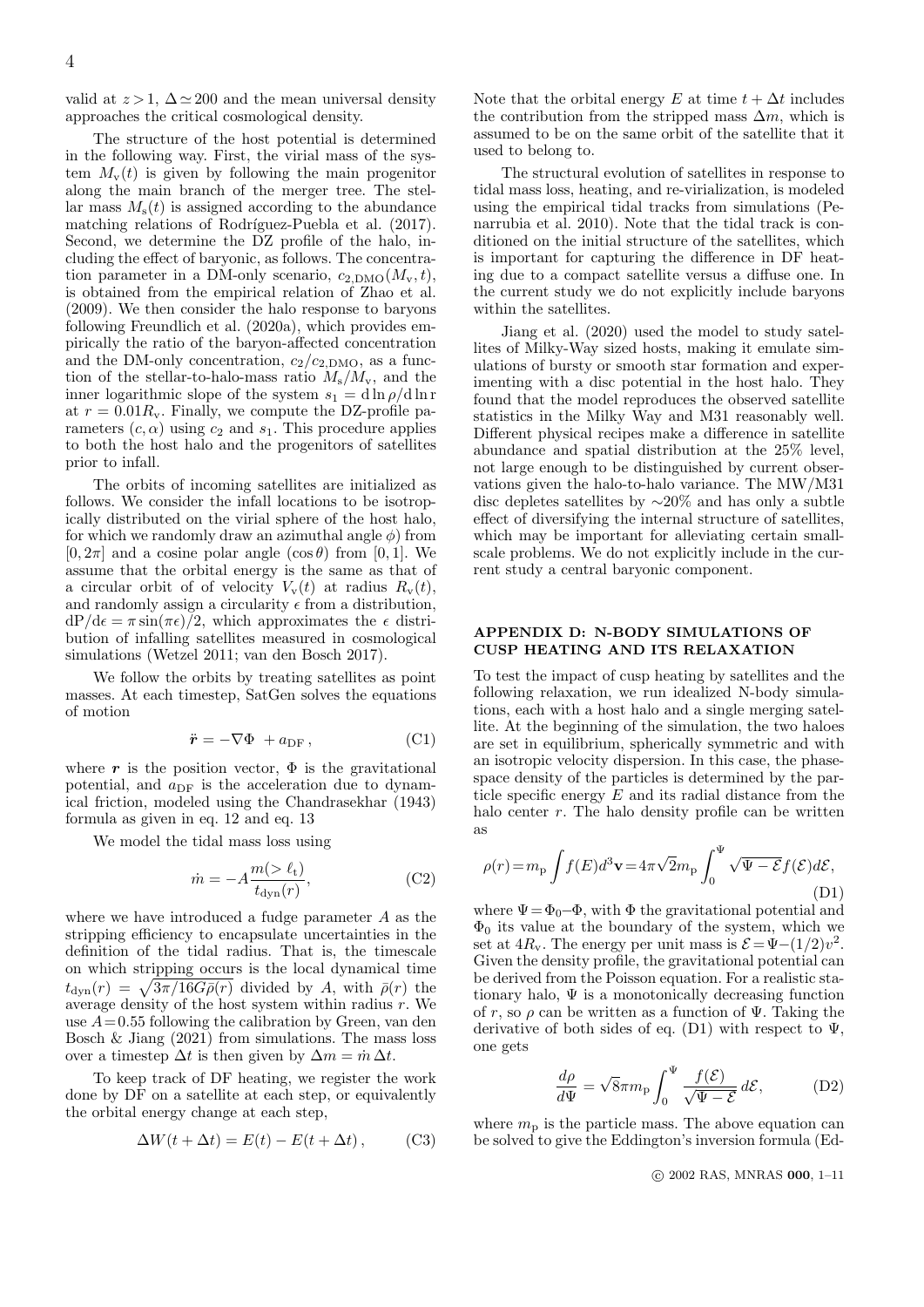dington 1916)

$$
f(\mathcal{E}) = \frac{1}{\sqrt{8}\pi^2 m_\text{p}} \frac{\mathrm{d}}{\mathrm{d}\mathcal{E}} \int_0^\mathcal{E} \frac{\mathrm{d}\Psi}{\sqrt{\mathcal{E} - \Psi}} \frac{\mathrm{d}\rho}{\mathrm{d}\Psi}.
$$
 (D3)

The particle positions and velocities are randomly drawn from the density profile, eq. (D1) and the velocity (energy) distribution, eq. (D3). For the host halo, an NFW profile is used with a sharp truncation at  $4 R_v$ . For the satellites, the density profile, either NFW profile (compact satellite) or Burkert profile (diffuse satellite), is truncated exponentially at the virial radius following Kazantzidis, Zentner & Kravtsov (2006) to roughly account for tidal truncation.

After generating the stationary halos, the satellite is put at the apocenter of an orbit with specified orbital parameters, e.g., the circularity and total energy. The system is then evolved using the public N-body SPH code GADGET-2 (Springel & Hernquist 2005).

The centers of the host and satellite are identified by searching for the most-bound particle, the particle that has the most negative total energy  $E_i = \Phi(r_i) +$  $(1/2) v_i^2$  within the corresponding halo. For the satellite, the bound mass is computed at each snapshot using an iterative un-binding algorithm (van den Bosch & Ogiya 2018).

#### APPENDIX E: CUSPCORE - AN ANALYTIC MODEL FOR DM RESPONSE TO OUTFLOWS

Freundlich et al.  $(2020a)^3$  presents a simple analytic model for the response of a dissipationless spherical system to an instantaneous mass change at its center. It has been applied there to the formation of flat cores in low-mass dark-matter haloes and the origin of ultradiffuse galaxies (UDGs) from outflow episodes driven by supernova feedback, but it is applicable for any rapid changes in the central mass. Here we use it for the darkmatter response to AGN-driven central gas ejection. This model generalizes an earlier simplified analysis of an isolated shell (Dutton et al. 2016) into a system with continuous density, velocity and potential profiles.

The DM response is divided into two steps: an instantaneous change of potential at constant velocities due to a given rapid mass loss (or mass gain), followed by energy-conserving relaxation to a new Jeans equilibrium. The halo profile is modeled by the two-parameter Dekel-Zhao profile described in §A, using the analytic expressions for the associated potential and kinetic energies at equilibrium. The way energy conservation is applied in the second stage of this model is not formally justified in the case of shell crossing, so its validity as an approximation should be based on testing against simulations. In Freundlich et al. (2020a), the model has been tested against NIHAO cosmological zoom-in simulations, where it successfully predicts the evolution of the inner DM profile between successive snapshots in

<sup>3</sup> Available for application in

https://github.com/Jonathanfreundlich/CuspCore .

about 75% of the cases, failing mainly in merger situations when the system strongly deviates from Jeans equilibrium.

The energy per unit mass of a shell at radius  $r_i$  in the initial halo at Jeans equilibrium is the sum

$$
E_{i}(r_{i}) = U(r_{i}; p_{i}) + K(r_{i}; p_{i}), \qquad (E1)
$$

where  $U(r_i; p_i)$  and  $K(r_i; p_i)$  are functional forms for the potential and kinetic energies per unit mass, which depend on the parameters  $p_i$  that characterize the initial halo density profile. We use the DZ profile with the parameters c and  $\alpha$ , for which the potential  $U(r_i; p_i)$ is given by eq. (A16), and the kinetic energy  $K(r_i; p_i)$ derives from eq. (A19), stemming from Jeans equilibrium. For the two energies we may consider an additional baryonic component, characterized by additional parameters. In the temporary state immediately after the instantaneous mass change by  $m$  (where  $m < 0$  for an outflow and  $m>0$  for an inflow), the energy becomes

$$
E_{\rm t}(r_{\rm i}) = U(r_{\rm i}; p_{\rm i}) - \frac{Gm}{r_{\rm i}} + K(r_{\rm i}; p_{\rm i}). \tag{E2}
$$

After relaxation to the final Jeans equilibrium state of the halo, whose profile is described by the parameters pf , the shell encompassing a given mass has moved to a final radius  $r_f$  and its energy is

$$
E_{\rm f}(r_{\rm f}) = U(r_{\rm f}; p_{\rm f}) - \frac{Gm}{r_{\rm f}} + K(r_{\rm f}; p_{\rm f}, m) , \qquad (E3)
$$

where the kinetic energy is again set by the Jeans equation but it also depends on the mass change  $m$ . The radius  $r_f$  is itself a function of the final parameters  $p_f$ , given that the enclosed mass is constant,  $M(r_f; p_f) = M(r_i; p_i)$ . The assumed energy conservation during the relaxation phase corresponds to  $E_f(r_f)$ =  $E_t(r_i)$ , which is solved numerically to obtain the final halo parameters  $p_f$ . In practice, we minimize the difference  $E_f(r_f) - E_t(r_i)$  for hundred shells equally spaced in  $\log(r/R_v)$  from  $-2$  to 0 (thus giving more weight to central regions than linearly-spaced shells). The assumed energy conservation per shell that encompasses a given mass is not formally justified in the case of shell crossing, and our use of it is based on the success of this model in reproducing the results of simulations. We refer to Freundlich et al. (2020a) for more details, and to Freundlich, Dekel & Jiang (2019) for a brief presentation of the model.

# APPENDIX F: A SATELLITE WITH CENTRAL BARYONS

Complementing the main text, Fig. F1 is the analog of Fig. 4, showing the result of a SatGen run with our fiducial NFW host halo, but with the satellites following the more compact DZ-profile fits to the VELA simulated galaxies using the total mass including the baryons rather than the dark matter alone. We learn that for the more compact satellites, as expected, the penetrating mass to the host cusp is higher, and the energy deposited in the cusp is higher accordingly. However, the difference is rather small, with  $m/m_v \simeq 0.5$  compared to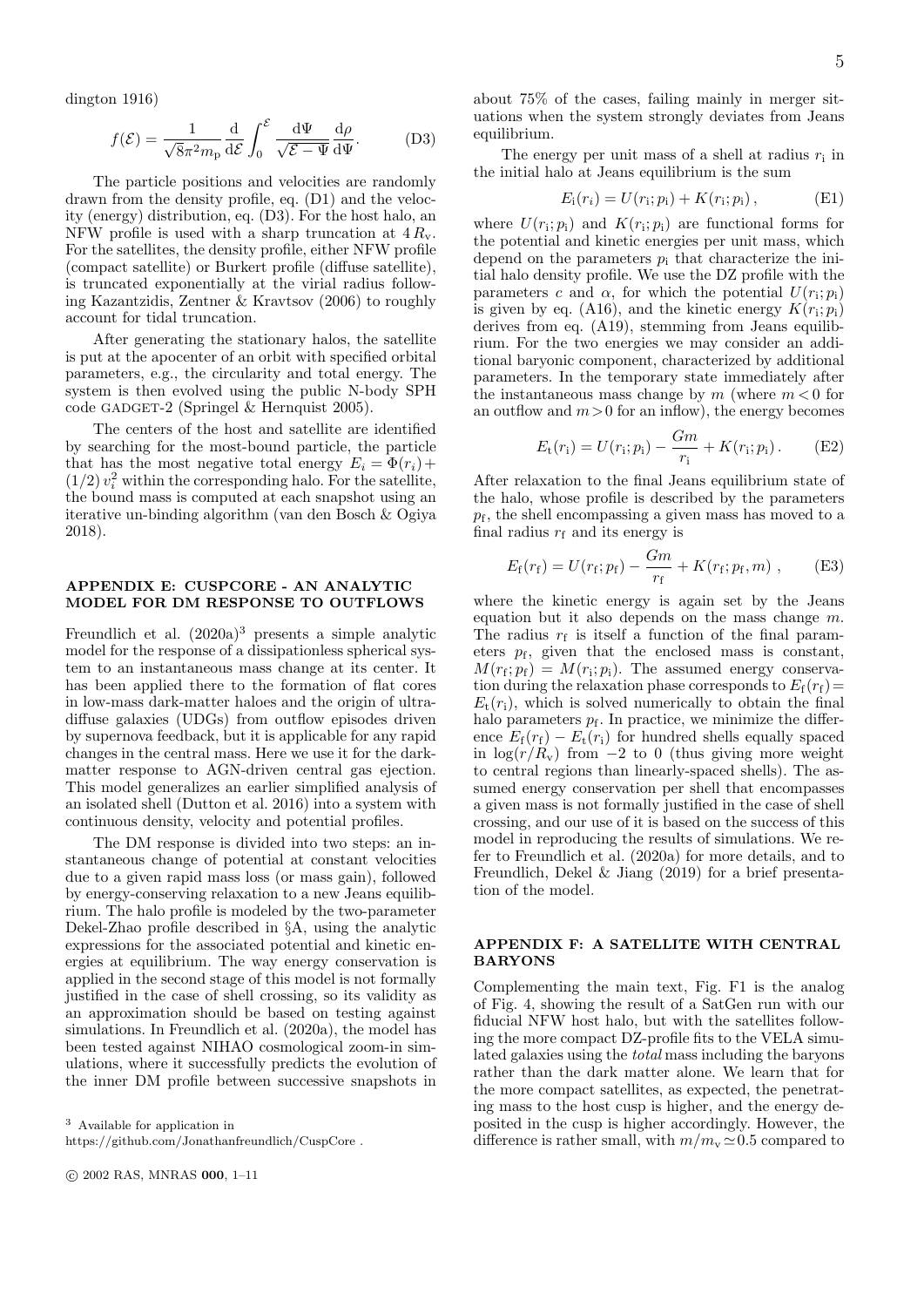

Figure F1. Semi-analytic SatGen simulations of single satellites, diffuse and compact, similar to Fig. 4, but where the satellite profiles are the best DZ fits to the total mass in the VELA pre and post compaction galaxies from Fig. 1, including the baryons, with DZ parameters  $(c, \alpha) = (5, 0.5)$  and  $(3, 1.8)$ , respectively.

0.4, and  $W_c/K_c \simeq 2.5$  compared to 2, for the compact satellites.

### APPENDIX G: A STEEP-CUSP HOST HALO

Here we show the same results that have been shown in the main text for an NFW host halo with a moderately steep cusp, but for a steep-cusp host of a DZ profile with  $s_1 = 1.5$  and  $c_2 = 5$ .

Figure G1, same as Fig. 3, shows the toy model predictions as a function of the satellite compactness. Figure G2, same as Fig. 4, shows the results of a SatGen run with a single satellite. Figure G3, same as Fig. 5, refers to SatGen runs with a cosmological sequence of satellites. Figure G4 and Fig. G5, same as Fig. 9 and Fig. 10 show the results of CuspCore for a single satellite and a cosmological sequence of satellites, respectively. The results for the steep-cusp host are discussed in comparison to the results for the NFW host in the main text.

# APPENDIX H: OUTFLOW WITH SATELLITE MASS ADDED TO HOST

## APPENDIX I: TOY-MODEL  $S_1$  AND  $C_2$

Figure I1 is the analog of Fig. 3, showing the toy-model estimates for the satellite mass in the host cusp and the energy deposited there by dynamical friction as a function of the satellite initial profile, but here for the more accessible parameters  $(c_2, s_1)$  instead of the natural DZ parameters  $(c, \alpha)$ . The conclusion is the same as in Fig. 3.

### I1 Orbit circularity as a function of redshift and halo mass

One may elaborate on the redshift and mass dependence of the satellite orbit circularity as one of the factors in the tendency of DF heating to be more effective at higher masses and higher redshifts.

The orbit is characterized at  $R_v$  by two parameters, e.g., energy and angular momentum, or the veloc-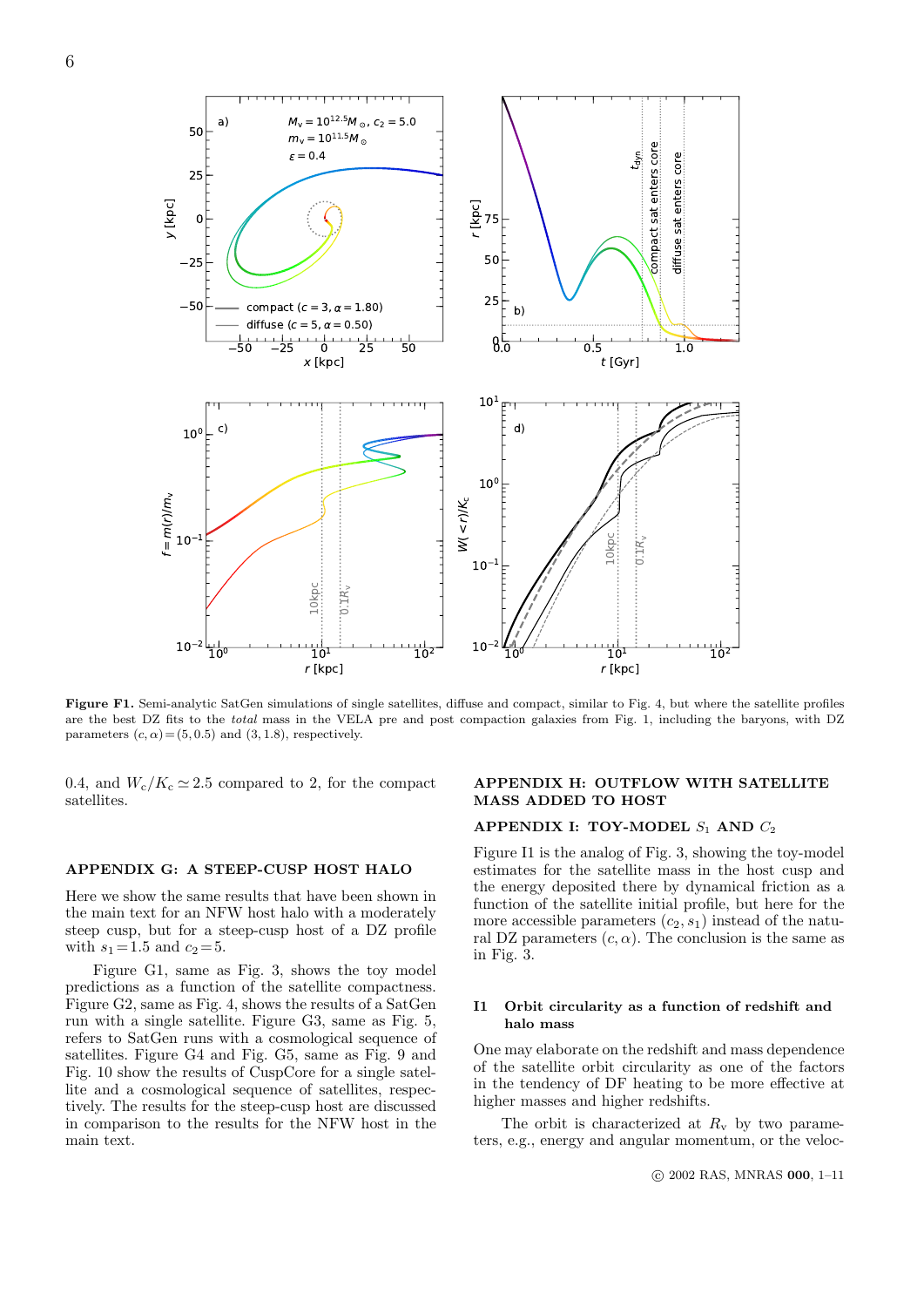

Figure G1. Same as Fig. 3 but for the fiducial steep-cusp host, with  $s_1 = 1.5$  and  $c_2 = 5$  in the DZ profile. Shown are the toy-model estimates for satellite penetration and energy deposited in the host cusp by dynamical friction, as a function of the satellite compactness via the Dekel-Zhao profile parameters of concentration and inner slope  $(c, \alpha)$ . For the steep-cusp host we read for the diffuse and compact satellites respectively  $m/m_v \sim 0.01, 0.23, W_c/K_c$  (single) ~0.001, 0.56 and  $W_c/K_c$  (cosmo) ~0.003, 1.53. The satellite stripping is stronger due to the steeper cusp, but the heating by compact satellites is still significant during half a virial time.



Figure G2. Same as Fig. 4, for an  $m_v/M_v = 0.1$  single satellite, but for a steep-cusp host halo with DZ parameters  $(c_2, s_1) = (5, 1.5)$ . The penetrating satellite mass and the DF energy deposited in the steep cusp are similar to the case of an NFW halo, indicating significant heating by the compact satellite and only partial heating by the diffuse satellite. The functional fits (dashed) to be used by CuspCore are listed in Table 1.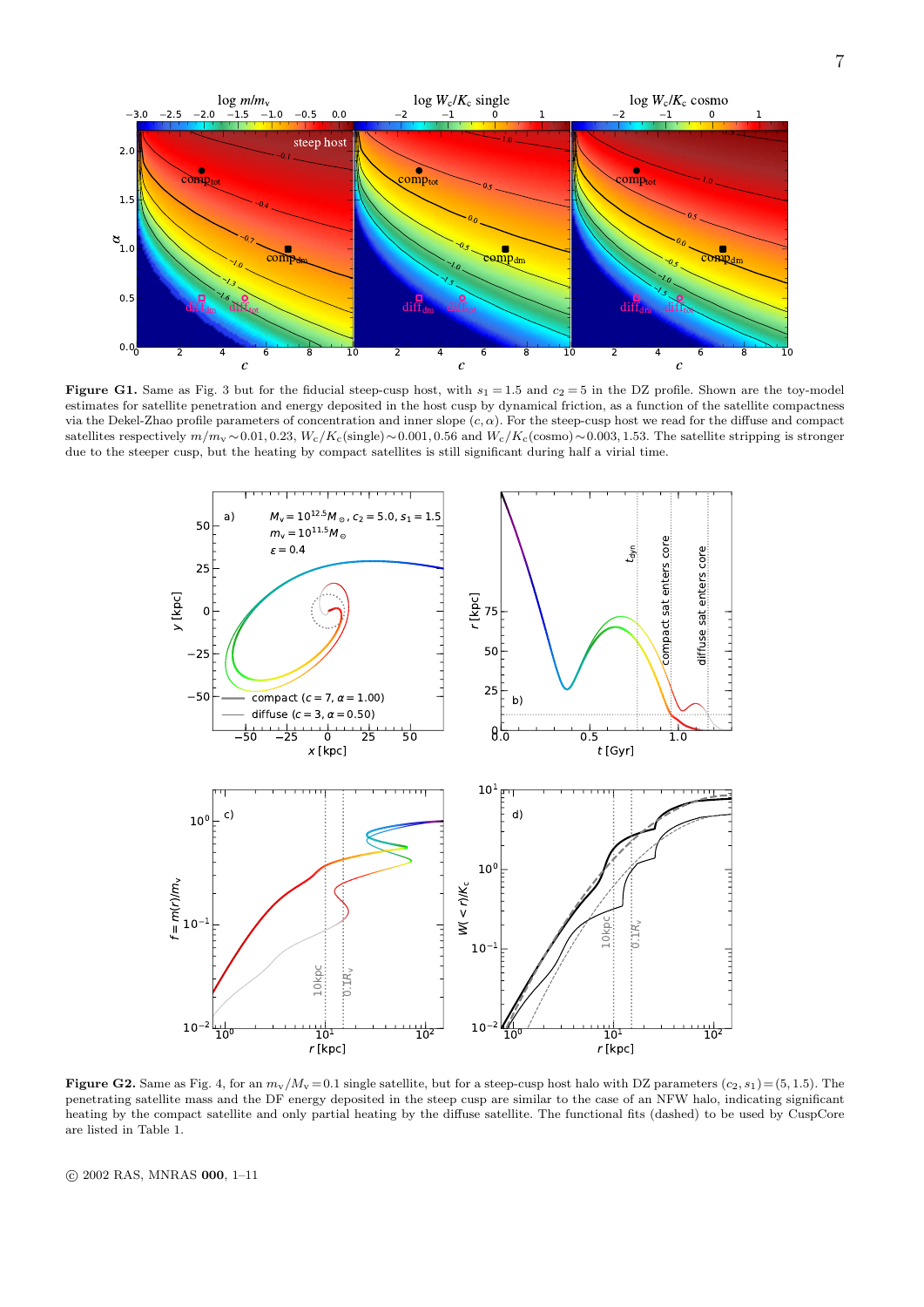

Figure G3. Same as Fig. 5 but for the steep-cusp host. Shown are the results of a SatGen simulation of a cosmological sequence of satellites during one halo virial time at  $z \sim 2$ , where  $t_v \approx 0.5$  Gyr. The host halo starts with a DZ steep-cusp profile of  $(c_2, s_1) = (5, 1.5)$ . The fits for the deposited energy by DF to be used in CuspCore is marked (dashed black), and listed in Table 1. Most of the satellite mass is deposited near the outer edge of the cusp, with only a small fraction of the mass penetrating to the inner cusp. The energy deposited in the steep cusp by DF on a sequence of compact satellites is lower than that deposited in the NFW cusp (Fig. 5) by a factor of ∼ 2.5. However, it is 75% of the cusp kinetic energy, implying heating also in the steep-cusp host. The heating by diffuse satellites is weaker, only 20% of the cusp energy.



**Figure G4.** Density profiles as in Fig. 9, for DF heating by single satellite, but for a steep-cusp initial host halo with  $(c_{2h}, s_{1h}) = (5, 1.5)$ instead of NFW. Here, in order to obtain a significant effect, the initial satellite mass is  $m_v = 0.1 \mu M_v$  with  $\mu = \sqrt{3}$  and the outflow is instead of NFW. Here, in order to obtain a significant effect, the initial satellite mass is  $m_v = 0.1 \mu M_v$  with  $\mu = \sqrt{3}$  and the outhow is<br>with  $\eta = 1$ , namely involving all the available gas of  $10^{10.6} M_{\odot}$  (compar the energy deposit profile by SatGen, bottom-left panel of Fig. G2, which turns out to be comparable to the energy deposit of the NFW host. We learn that the steep cusp is more resilient than the NFW cusp both to DF heating and to outflows, requiring more massive satellite and outflow for generating an extended core.

ity magnitude  $V_{\text{in}}$  and the circularity  $\epsilon = V_{\text{tan}}/V_{\text{v}}$ . For reference, the orbit eccentricity is  $e^2 = 1 - \epsilon^2$ , and the corresponding spin parameter is

$$
\lambda = \frac{V_{\tan} R_{\rm v}}{\sqrt{2} V_{\rm v} R_{\rm v}} = \frac{\epsilon}{\sqrt{2}}\,,\tag{I1}
$$

independent of  $V_{in}$ . The orbit, and the effects of dy-

namical friction and tidal stripping, depend in addition on  $V_{\text{in}}$ , which for  $M_{\text{v}} \sim 10^{12} M_{\odot}$  at  $z \sim 2$  is roughly  $V_{\text{in}}/V_{\text{v}} \simeq 1.15 \pm 0.15$  (Wetzel 2011, Figs. 2,5,9).

According to the cosmological N-body simulations of Wetzel (2011), Figs. 5 and 8, for minor mergers of  $m_v/M_v \sim 0.02$ ,  $\epsilon$  tends to decrease with increasing redshift, where the average is  $\langle \epsilon \rangle \simeq 0.55$  and 0.45 at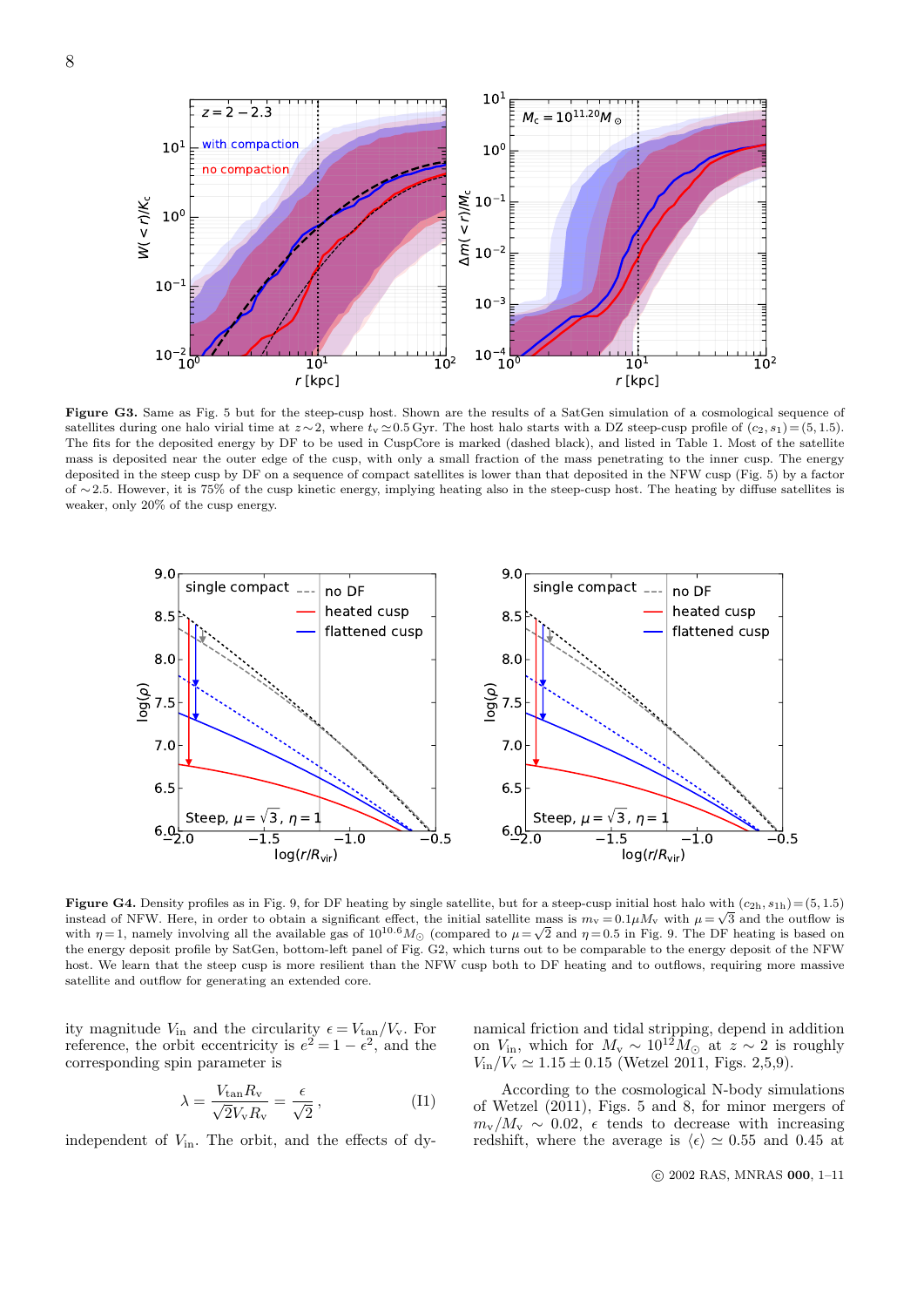9



**Figure G5.** Same as Fig. 10, for DF heating by a cosmological sequence of satellites, but for a steep-cusp host halo with  $(c_{2h}, s_{1h}) = (5, 1.5)$ instead of NFW. The energy deposited in a virial time is based on the fit to the SatGen run shown in Fig. G3. Left: Compact satellites and outflows with the parameters that produced a core in the NFW cusp cause a negligible effect on the steep cusp. Middle: An outflow of  $\eta = 2$  is sufficient for forming a moderate core without DF heating. In this case, the DF actually steepens the profile, making it a little harder to produce a core by inflow. Right: Similar but using a slightly flatter slope of  $K(\langle r \rangle)$  than produced by SatGen within the cusp, which enables a better fit to the DZ profile and thus a convergence of CuspCore, leading to a flat core after DF heating with  $\tau = 1$ . The higher value of  $\tau$  can be interpreted as roughly representing the top 1/3 of the random realizations drawn from the mass function and the circularity distribution of satellites during  $0.4 t_v$ . Alternatively it can be interpreted as the median energy during  $t_v$  or or a longer duration.



Figure H1. The effect of added satellite mass to the cusp. Same as Fig. 9 (left and middle) and Fig. 10, for DF heating by a single compact satellite or a sequence of compact satellites, in an NFW host, but with the mass of the satellite added to the host cusp where it is stripped or at the center, based on the bottom-left panel of Fig. 4 and the right panel of Fig. 5. The difference from the results obtained without this additional mass in Fig. 9 and Fig. 10 is small. For the single satellite, the satellite mass deposited in the cusp is comparable to the cusp mass, slightly steepening the final core. For the sequence of satellites, the satellite mass is only  $0.2M_c$ , causing almost no change to the final core. This justifies ignoring the added mass in our main analysis.

 $z = 0$  and 2.5, respectively. The corresponding median of the pericenter of the orbit is roughly  $\langle r_{\rm peri} \rangle/R_v \simeq 0.24$ and 0.17, respectively, namely a deeper penetration at higher redshifts. The distribution of  $\epsilon$  is found to be approximately universal for a given host halo mass when measured with respect to the non-linear Press-Schechter mass  $M_{\text{ps}}(z)$ . For a given satellite mass,  $\epsilon$  and  $r_{\text{peri}}$  tend to decrease with increasing host halo mass. These redshift and mass dependencies are in the desired sense, but they are rather mild, possibly not sufficient by themselves for explaining the redshift and mass dependencies of the DM core phenomenon.

A qualitatively similar redshift dependence is ob-

c 2002 RAS, MNRAS 000, 1–11

tained from hydro cosmological simulations, via the analysis of the angular momentum carried by the cosmic-web cold streams that build the galaxies at high redshift, and contain the incoming satellites (Danovich et al. 2015). According to their figure 15, the dominant stream carries on average 84% of the angularmomentum inflow rate, and 64% of the mass influx. In order to relate the measured spin parameter to measured eccentricity, we consider for an upper limit only sured eccentricity, we consider for an upper limit only<br>one dominant stream, and obtain  $\lambda \sim \epsilon/\sqrt{2} \sim 0.35$  for  $\epsilon = 0.5$ . For a lower limit, we consider three comparable streams with random orientation and impact paramestreams with random orientation and impact parame-<br>ter, and obtain  $\lambda \sim (\epsilon/\sqrt{2})/\sqrt{3} \sim 0.2$  for  $\epsilon = 0.5$ . We can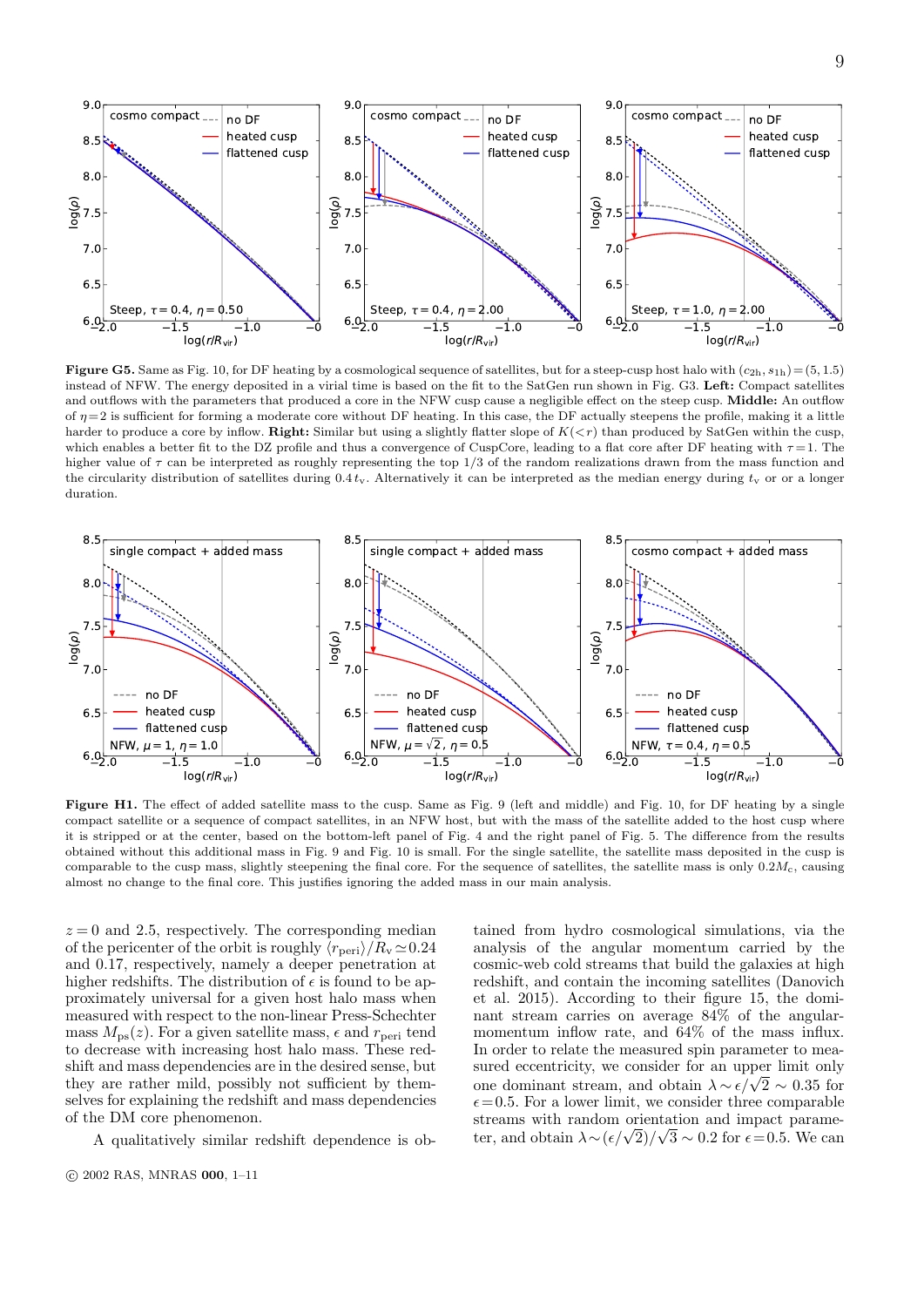

Figure I1. Toy-model estimates for satellite penetration and energy deposited in the host cusp by dynamical friction, similar to Fig. 3, but for the more accessible parameters  $(c_2, s_1)$  instead of the natural Dekel-Zhao parameters  $(c, \alpha)$ . The concentration parameter  $c_2$ refers to the radius where the local log slope of the density profile is  $-2$  (as in the concentration of the NFW profile), and  $s_1$  is the minus the inner local log slope at  $r = 0.01R_v$ . The transformation between the two alternative pairs of parameters is given in eq. (A12) to eq. (A15). While there is a valid DZ profile for any values of  $c (0)$  and  $\alpha (0, 3)$ , a valid profile is not guaranteed for arbitrary values of c<sub>2</sub> and s<sub>1</sub>. For example,  $c_2 \rightarrow \infty$  for  $\alpha = 2$ . The case of compact total  $(c, \alpha) = (3, 1.8)$  has  $(c_2, s_1) = (170, 2.05)$ , which is outside the box of this figure. We truncate the plot where  $c > 100$  (or where  $\alpha \geq 2$ ).

therefore assume that the mean eccentricity measured by Wetzel (2011),  $\epsilon \sim 0.5$ , would typically correspond to  $\lambda \sim 0.3$ . However, from Danovich et al. (2015, Fig. 1), at  $R_v$ , we read for the dark matter that  $\lambda \simeq 0.13$ and it is not varying with redshift, while for the cold gas  $\lambda \approx 0.3, 0.2, 0.15$  at  $z = 1.5, 2.5.3.5$ , respectively. Smaller  $\lambda$  values are measured at higher redshifts also in their Fig. 7. Similar results are obtained for cold gas at  $z=1.6-3$  in their Fig. 14, where  $\lambda \sim 0.2$ . This indicates that at  $z \sim 2.5$  one should assume  $\epsilon \sim 0.25$  for the dark matter and  $\epsilon \sim 0.33$  for the cold gas. These values are lower than the average value obtained for satellites by Wetzel (2011), indicating more radial orbits and thus stronger dynamical friction. The redshift dependence in Danovich et al. (2015) for the cold gas is stronger than in Wetzel (2011), but this may be balanced by the weaker redshift dependence for the dark matter.

Qualitatively similar redshift and mass dependen-

cies can be deduced from the analysis of random Gaussian fluctuation fields by Bardeen et al. (1986), who predict that higher-sigma density peaks have lower  $\lambda$ values and more radial orbits. This is consistent with the trends found in Wetzel (2011) and Danovich et al. (2015), and with the core phenomenon being more pronounced at higher redshifts and masses, being highersigma peaks.

#### **REFERENCES**

- Agertz O., Kravtsov A. V., Leitner S. N., Gnedin N. Y., 2013, ApJ, 770, 25
- Bardeen J. M., Bond J. R., Kaiser N., Szalay A. S., 1986, ApJ, 304, 15
- Barro G. et al., 2017, ApJ, 840, 47
- Benson A. J., 2017, MNRAS, 467, 3454